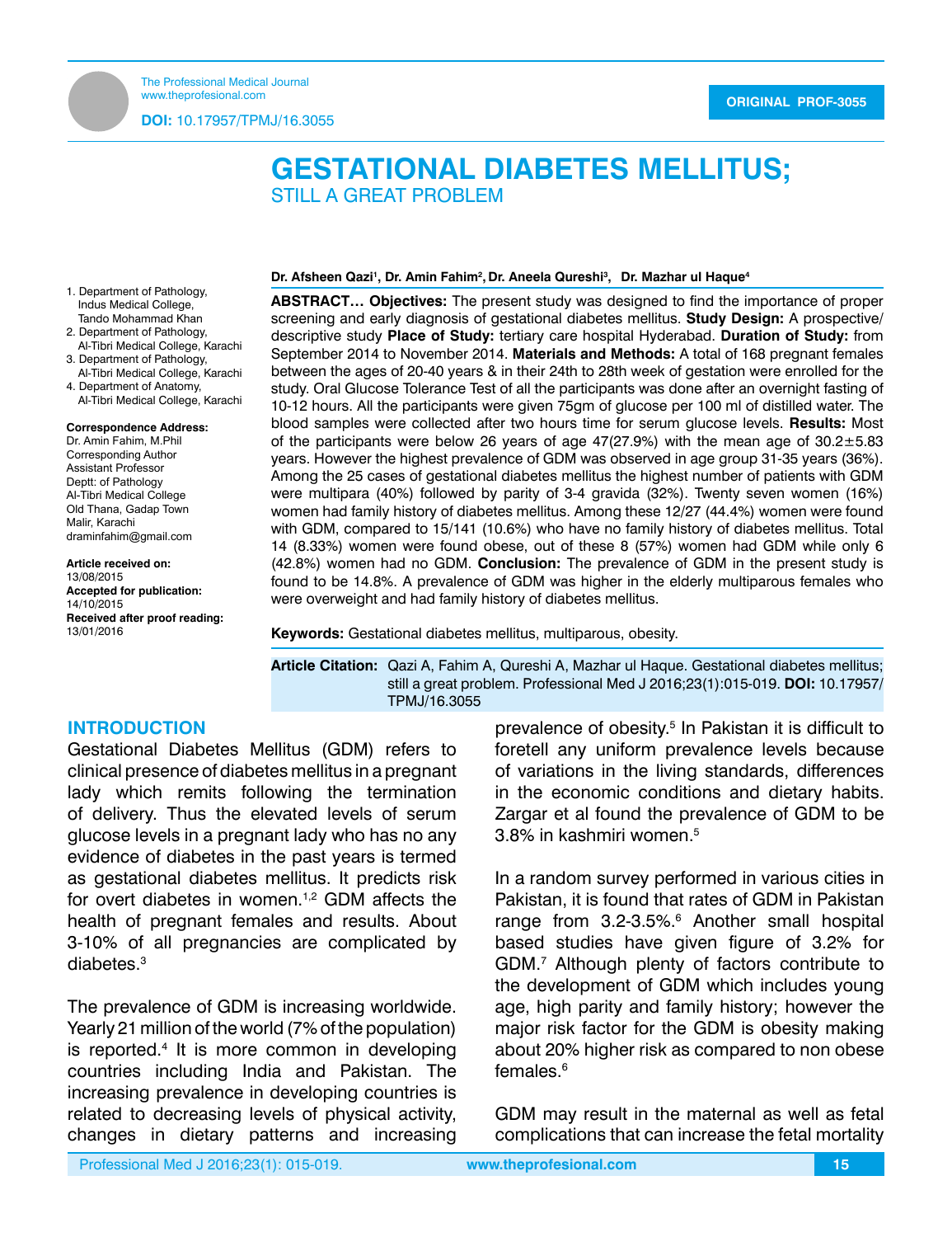and morbidity.8 Therefore early diagnosis is the key that may allow proper measures to be taken in time to make satisfactory outcome of pregnancy.<sup>8</sup>

This implies that universal screening and care of GDM is of paramount public health priority, than risk factor screening.9 To standardize the diagnosis of GDM, the World Health Organization (WHO) has proposed using a hour 75 gm OGTT with a threshold plasma glucose concentration of greater than 140 mg/dl at 120 minutes.9

Due to increase number of females affected it is important to permit for rational planning and allocation of resources and the preventive strategies that may be undertaken in future and special attention ought to be paid to the population in developing countries.

This study was conducted to choose the importance of proper screening and early diagnosis of gestational diabetes mellitus.

## **MATERIALS AND METHODS**

This was a prospective study conducted at a tertiary care hospital in Hyderabad from September 2014 to November 2014. A total of 168 pregnant females between the ages of 20-40 years & in their 24th to 28th week of gestation were enrolled for the study. After taking relevant history, complete information regarding age, parity, obesity, family history, earlier obstetric complications was collected from the registered ladies on well-designed questionnaire. The ladies with diabetes before pregnancy & ladies having earlier history of medical illness like hypertension, cardiac or renal diseases were excluded from the study.

The participant females were asked to undergo for Oral Glucose Tolerance Test (OGTT) after an overnight fasting of 10-12 hours. All the participants were given 75gm of glucose per 100 ml of distilled water. The blood samples were collected after two hours' time for serum glucose levels. The glucose value exceeding 140mg/dl was declared as a case of GDM. Consents from the selected pregnant ladies were obtained.

Statistical analysis was done by using SPSS computer application version 16. Information was introduced as a percentage and mean  $\pm$  standard deviation. The P value  $< 0.05$  was considered as significant.

## **RESULTS**

A total of 168 women were enrolled during the study period and their baseline characteristics are shown in Table-I. GTT was performed on selected pregnant women. GDM was diagnosed in 25(14.8%) women shown in Table-II.

| Age (years)   | <b>Number of Cases</b> | Percentage |
|---------------|------------------------|------------|
| 20-25         | 47                     | 27.9       |
| 26-30         | 41                     | 24.4       |
| 31-35         | 39                     | 23.3       |
| 36-40         | 41                     | 24.4       |
| Total         | 168                    | 100        |
|               |                        |            |
| <b>Parity</b> | <b>Number of Cases</b> | Percentage |
| $0 - 2$       | 88                     | 52.3       |
| $3-4$         | 50                     | 29.8       |
| Multipara     | 30                     | 17.9       |
| Total         | 168                    | 100        |

**population (n = 168)**

| <b>Months</b>                           | Sep-14    | $Oct-14$ | <b>Nov-14</b> | Total   |
|-----------------------------------------|-----------|----------|---------------|---------|
| Total                                   | 60        | 51       | 57            | 168     |
|                                         | (35.7%)   | (30.3%)  | (33.9%)       | (100%)  |
| GDM                                     | 10        | 6        | я             | 25      |
|                                         | $(5.9\%)$ | (3.57%)  | (5.35%)       | (14.8%) |
| <b>Table-II. Prevalence rate of GDM</b> |           |          |               |         |

Most of the participants were below 26 years of age 47(27.9%) so the highest number of participants were in the age group 20-25 years with the mean age of 30.2±5.83 years. The highest prevalence of GDM was observed in age group 31-35 years (36%).

Among 25 cases of gestational diabetes mellitus the highest number of patients with GDM were multipara (40%) followed by parity of 3-4 gravida (32%). While in the non GDM group highest number of cases was of 0-2 gravida 88(52.3%) cases showing a positive correlation of increasing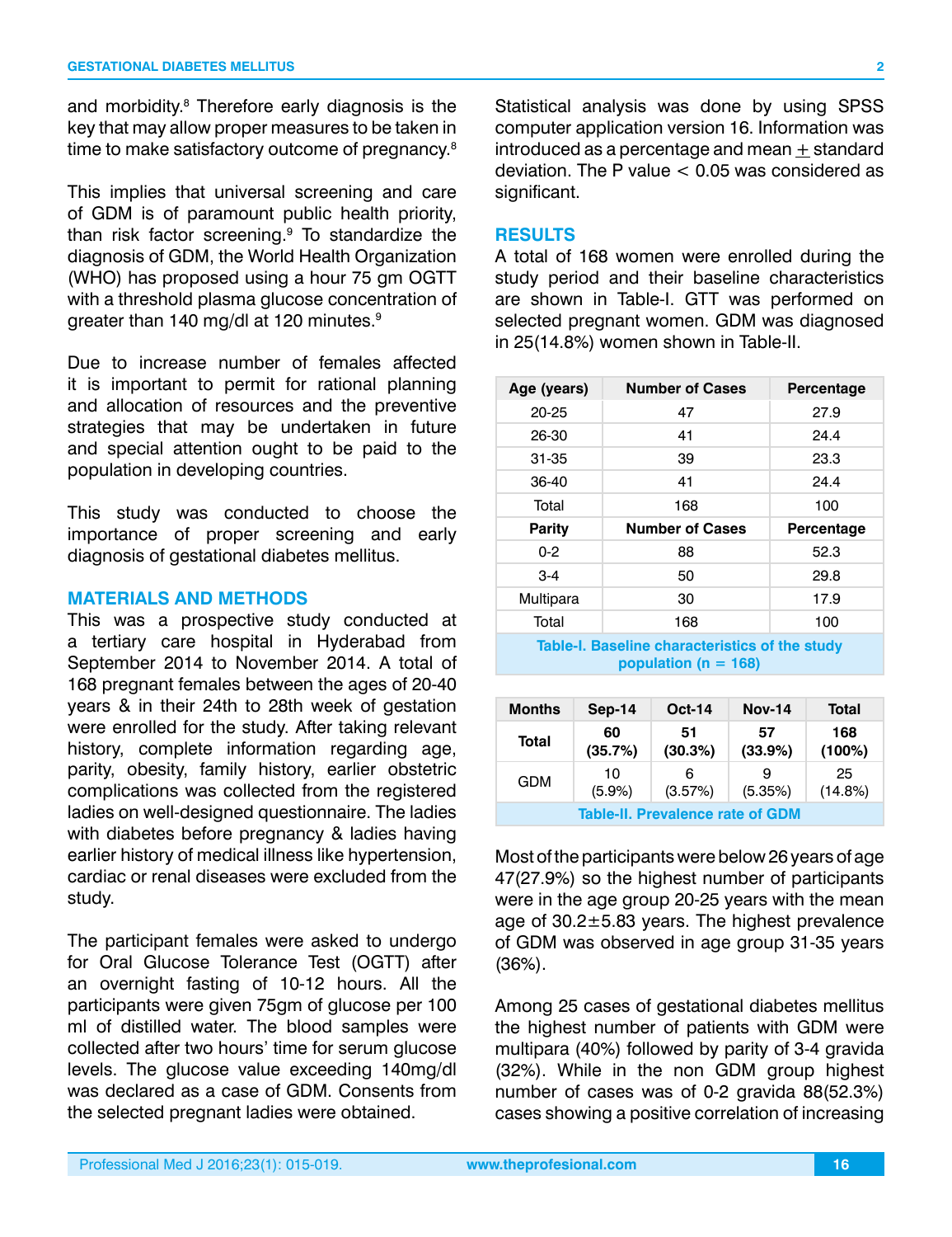parity with the occurrence of GDM (Table-II).

| Age (years)   | <b>Number of Cases</b> | Percentage |
|---------------|------------------------|------------|
| 20-25         | 5                      | 20         |
| 26-30         | 6                      | 24         |
| 31-35         | 9                      | 36         |
| 36-40         | 5                      | 20         |
| Total         | 25                     | 100        |
|               |                        |            |
| <b>Parity</b> | <b>Number of Cases</b> | Percentage |
| $0 - 2$       | 7                      | 28         |
| $3-4$         | 8                      | 32         |
| Multipara     | 10                     | 40         |
| Total         | 25                     | 100        |

Twenty seven women (16%) women had family history of diabetes mellitus. Among these 12/27 (44.4%) women were found with GDM, compared to 15/141 (10.6%) who have no family history of diabetes mellitus. This association was found to be significant (P<0.002), shown in Table-IV.

Total 14 (8.33%) women were found obese, out of these 8 (57%) women had GDM while only 6 (42.8%) women had no GDM (Table-IV). This association was found to be significant  $(P < 0.0001)$ .

| <b>Variables</b>                                        | <b>Total</b> | Percentage | <b>GDM</b> | <b>No GDM</b> |
|---------------------------------------------------------|--------------|------------|------------|---------------|
| <b>Family History</b>                                   | 27           | 16         | 12         | 15            |
| Obesity                                                 | 14           | 8.35       | 8          | 6             |
| No any risk factor                                      | 127          | 81.5       | 5          | 122           |
| <b>Total cases</b>                                      | 168          |            | 25         | 143           |
| Table-IV. Patients with GDM and associated risk factors |              |            |            |               |

## **DISCUSSION**

The present study was conducted to evaluate the prevalence of GDM in our society and its association with the different risk factors. The routine antenatal visits and monitoring of serum glucose levels can reduce the prevalence of GDM and thus help in decreasing the maternal complications as well as neonatal morbidity and mortality.

According to our study 25 (14.8%) were found to have GDM who participated in the GTT measurements in the OPD clinics. None of these had diabetes previously. This is much similar in some studies done in India.<sup>10</sup> They also used 75 gm OGTT for screening pregnant ladies coming in OPD. In other study, the prevalence of GDM was found to be 4.2%.<sup>1</sup> In a study conducted in Services Hospital Lahore the prevalence of GDM was found to be about 1%.<sup>11</sup>

A general awareness regarding the dietary modifications, effects of healthy diet on physical and mental health are the main factors along with poverty for the increasing incidence of GDM. This is more aggravated in the pregnancy by obesity due to imbalanced dietary habits. This leads to regrettably as a major risk for developing diabetes.12,13,14

In a study conducted at India by Zargar et al 2004 reported GDM as 3.8% prevalent. Also the increasing age has been reported to have significant association with prevalence of GDM.<sup>15</sup> In the present study prevalence of GDM increased significantly with increasing age and 9 (36%) pregnant females of GDM group were seen in the age group 31-35 years. A similar association has been seen in earlier studies.<sup>15,16,17</sup>

Higher numbers of our patients presented with gestational diabetes were multipara 10/25 (40%). In accordance to our findings Seshiah et al<sup>10</sup> and Zargar et al<sup>15</sup> have reported similar findings. Higher parity has also been present in a study by Kanikaet al.18

The association between parity and diabetes is strongly linked to obesity and age. Ladies with higher parity often are older and fatter. Obesity is an intermediate outcome in the causal pathway between parity and GDM, probably a mediating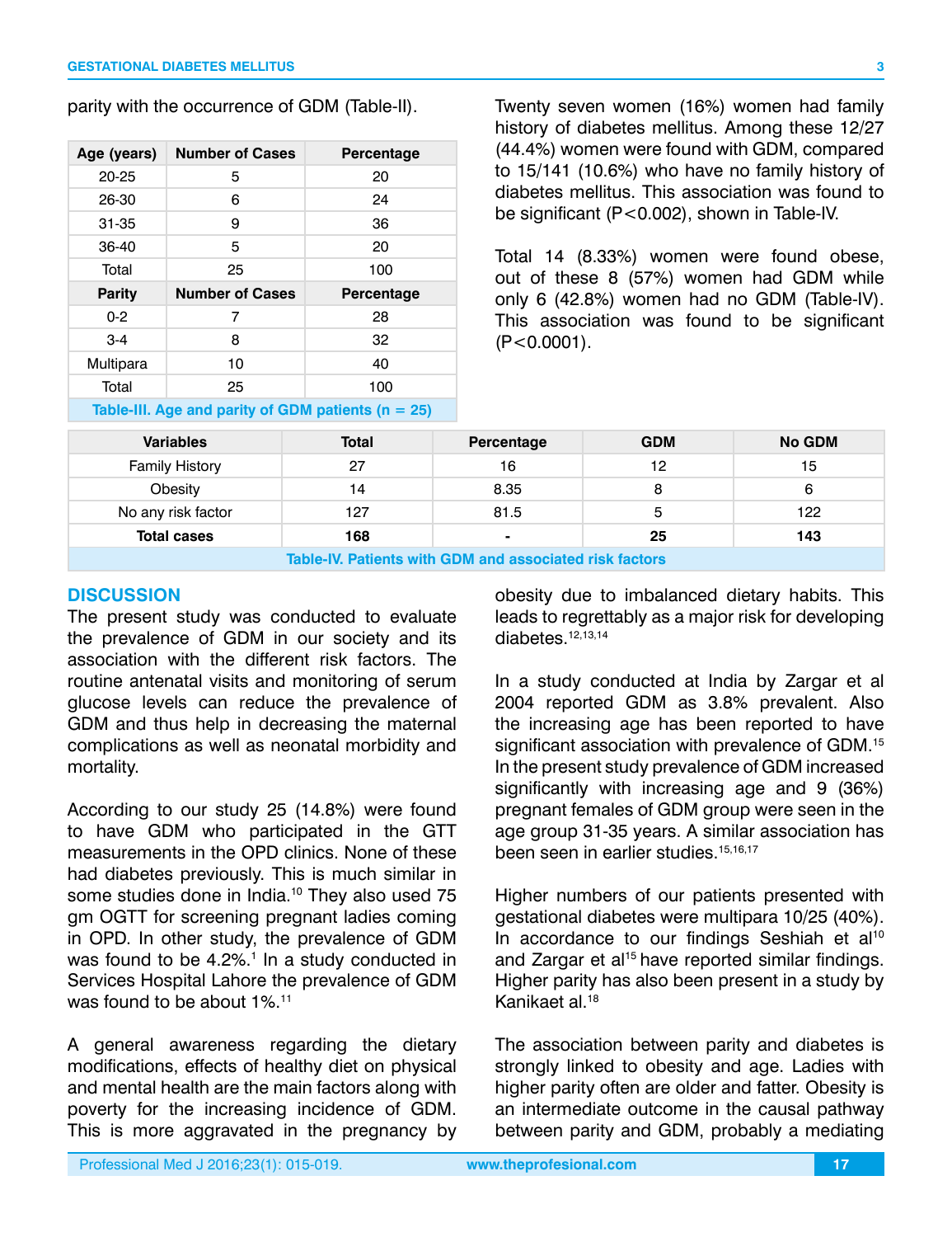factor. Adjustments for BMI, on the other hand could diminish the strength of this.16,19 In our study 8 (9.6%) pregnant females with GDM were found obese out of 25 cases. Saldana et al also evaluated the association between obesity and the risk of glucose intolerance and GDM, finding higher risks than in the earlier analysis.<sup>20</sup>

Family history of diabetes is reported to be correlated with increased prevalence of gestational diabetes mellitus.17,21 Similarly in the present study significant association was found between cases with GDM and family history of diabetes mellitus.

#### **CONCLUSION**

The prevalence of GDM in the present study is found to be 14.8%. A prevalence of GDM was higher in the elderly multiparous females who were overweight and had family history of diabetes mellitus.

This study has highlighted the importance of screening of serum glucose levels in pregnant females. Preventive measures should be adopted and awareness of pregnant females for healthy diet along with physical activity can reduce the obesity. Early screening of pregnant females gives an early diagnosis of GDM & it is the necessity of an hour.

#### **Copyright© 14 Oct, 2015.**

#### **REFERENCES**

- 1. Rahman A. S, Abbas M. S, Jaffri A, Raza S. R and Sattar F. A. **The prevalence of gestational diabetes in patients attending diabetic clinic at Sir Syed Hospital.** Pakistan J Pharma 2007;24(1):37-42.
- 2. Hartling L, Dryden D. M, Guthrie A, Muise M, Vandermeer B, Donovan L. **Benefits and harms of treating gestational diabetes mellitus: A systematic review and meta-anlysis for the U.S. Preventive Services Task Force and The National Institutes of Health Office of Medical Applications of research.** Annals of Internal Medicine 2013; 159(2):123-129.
- 3. Hussain M, Irshad M, Khattak A. K, Khan B. **Frequency of various neonatal complications in infants born to diabetic mothers. A hospital base study.** JPMI 2011; 25(3):227-232.
- 4. Khan R, Ali K, Khan Z. **Maternal and fetal outcomes**

**of gestational diabetes mellitus.** Goma J Medi Sci 2013;11(1):88-91.

- 5. Rajpit R, Yadev Y, Navida S, Rajput M. **Prevalence of Gestational diabetes mellitus and associated risk factors at a tertiary care hospital in Haryana.** Indian J Med Res 2013; 137(4):728-733.
- 6. Zaman N, Tag N, Nazir S, Fatima N. **Gestational diabetes mellitus and obesity: An experience at a teaching hospital in Bahawalpur, Pakistan.** Rawal Med J 2013; 38(2):165-168.
- 7. Iqbal R, Rafique G, Badaruddin S, Qureshi R, Cue R, Gray-Donald K. **Increased body fat percentage and physical inactivity are independent predictors of GDM in South Asian women.** Eur J ClinNutr 2007; 61:736-42.
- 8. Soheilykhah S, Mogibian M, Saghand S. R, Rashidi M, Piroz M. **Incidence of GDM in pregnant women.**  Iranian J of Reproductive Medicine 2010; 8(1):24-28.
- 9. Balaj V, Balaj M, Anjalakshi C, Cynthia a, Arthi T, Seshiah V. **Diagnosis of GDM in Asian-Indian women.** Indian J Endocrinol Metab 2011; 15(3):187-190.
- 10. Seshiah V, Balaji V, Balagi M. S, Sanjeevi C. B, Green A. **Gestational diabetes mellitus in india.** J Assoc Physicians India 2004; 52:707-11.
- 11. Junaid K, Sohail R and Zaman F. **Screening for gestational diabetes.** J Surg Pakistan 2002; 7(4):5-7.
- 12. Hassan A. **Screening of pregnant women for gestational diabetes mellitus.** J Ayub Med Coll Abottabad 2005; 17(2):54-58.
- 13. King H, Rewess M. **Diabetes in adult is now a third world problem. The WHO Adhoc diabetes reporting group,** Bull, WHO 1991; 69:643-648.
- 14. Lolemans K, Calumaets S and Van Asshe F A. **Diet induced obesity in the rats. A model for GDM**. Am J Obstet Gynaecol 2004; 190(3):858-65.
- 15. Zargar A. H, Sheikh M. I, Bashir M, et al. **Prevalence of GDM in Kashmiri women in Indian subcontinent.** Diabetes Res Clin Pract 2004; 66(2):139-45.
- 16. Seshiah V, Balaji V, Balaji M. S, Paneerselvam A, Arthi T, Thamizharsi M et al. **Prevalence of GDM in South India (Tamil Nadi)- A community study.** J assoc Physicians India 2008; 56:329-33.
- 17. Sawami S. R, Mehetra R, Shivane V, Bandgar T. R, Menon P. S, Shah N. S. **Prevalence of carbohydrate intolerance of varying degrees in pregnant females in western India (Maharashtra)- A hospital based**